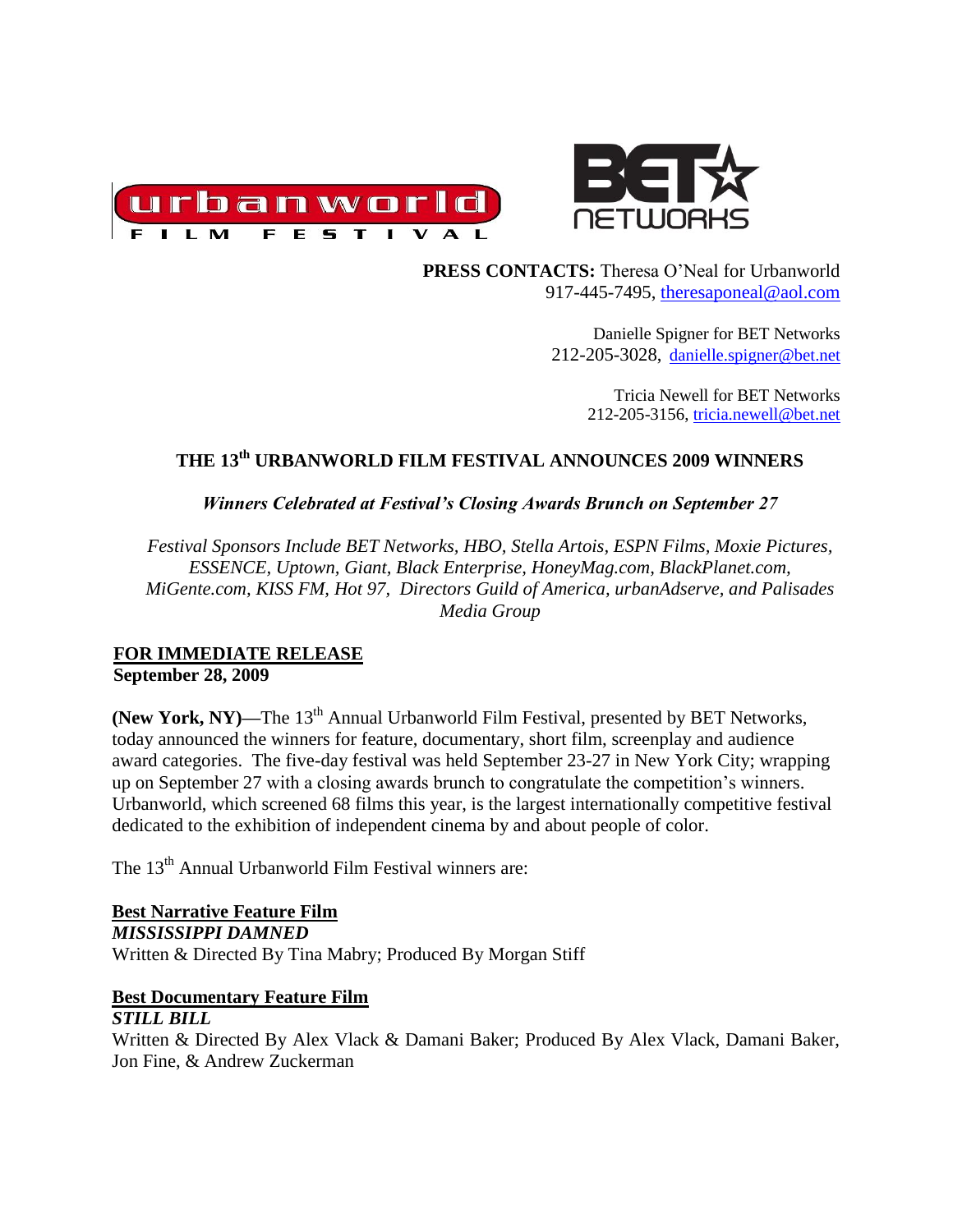**Documentary Feature Honorable Mention** *THE VISITORS* Directed By Melis Birder

## **Best Documentary Short Film**

#### *A SONG FOR OURSELVES*

Written & Directed By Tadashi Nakamura; Produced By Karen Ishizuka & Robert Nakamura

#### **Best Narrative Short Film**

*THE ROE EFFECT*

Written & Directed By Kiel Adrian Scott; Produced By Kiel Adrian Scott, Noelle K. Barnes, & Kiara Jones

## **Narrative Short Honorable Mention**

*LIFE ON EARTH* Written By Courtney Stephens; Directed By Jeffrey Keith, Produced By R. Kiplin Pastor

#### **Best Screenplay**

*145th STREET* Written By Charles Burnett Awarded \$5,000 cash prize by HBO

#### **Audience Award Winner**

#### *STILL BILL*

Written & Directed By Alex Vlack & Damani Baker; Produced By Alex Vlack, Damani Baker, Jon Fine, & Andrew Zuckerman

#### **Audience Award Honorable Mention**

#### *P-STAR RISING*

Directed By Gabriel Noble; Produced By Marjan Tehrani

"On behalf of the Urbanworld Film Festival and our Presenting Sponsor BET Networks, I proudly congratulate the exceptional winners of the Festival's  $13<sup>th</sup>$  annual competition," said Stacy Spikes, founder of **Urbanworld**. "As Urbanworld consistently recognizes and celebrates excellence in films by and about people of color, we are honored to present such a diverse slate of filmmakers and content, both represented in the overall festival and in the 2009 roster of winners.

Highlights of the  $13<sup>th</sup>$  annual Urbanworld Film Festival included a special closing night screening of Good Hair, directed by Jeff Stilson, produced by Nelson George and Chris Rock, and starring Chris Rock.

Bolstered by a three-year partnership with BET networks, **Urbanworld** is re-defining the competitive film festival landscape with its important and critical approach to exposing the voices of multicultural filmmakers.